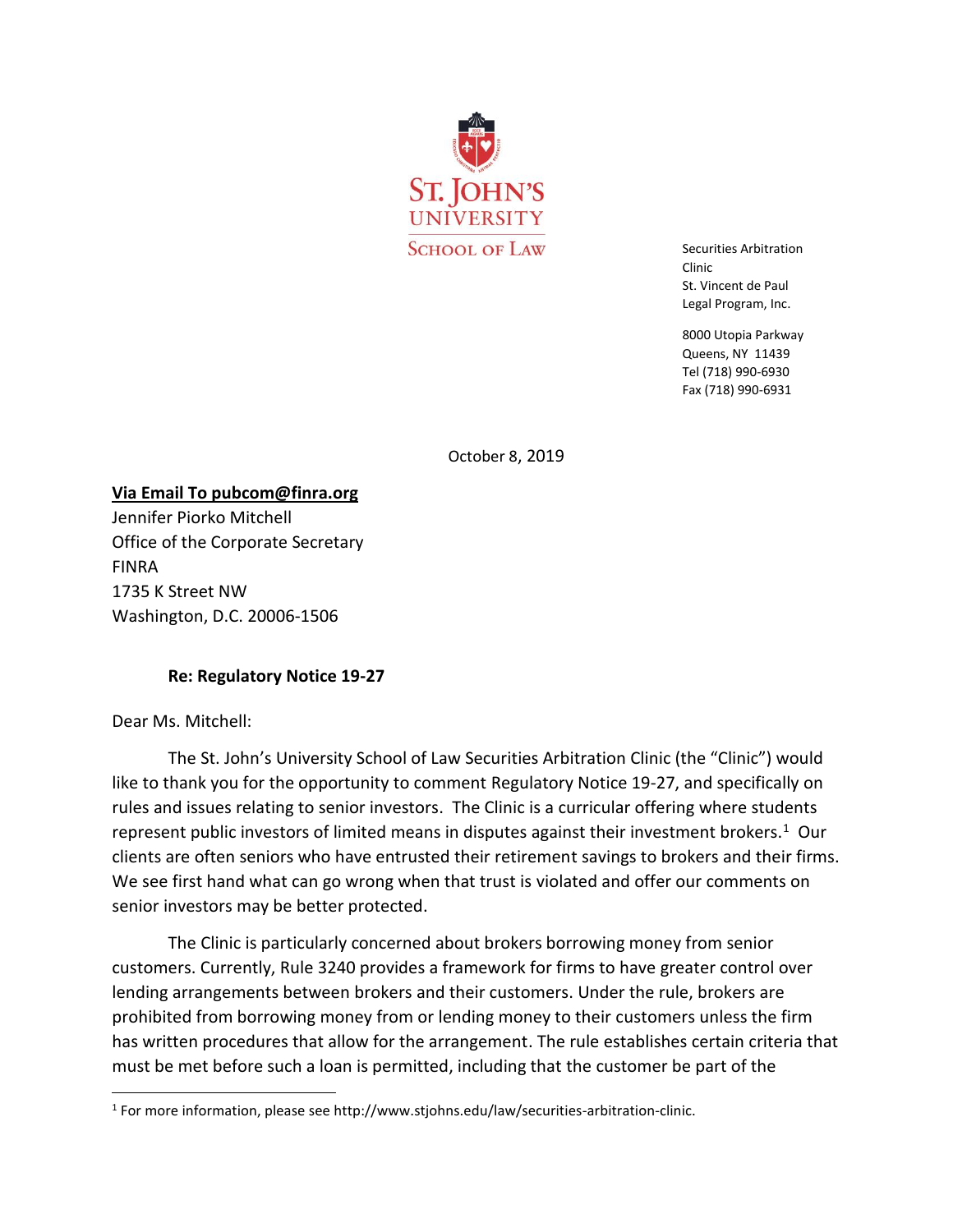broker's immediate family; the broker and customer both be registered with the same broker dealer; the customer be the business of loaning money; or the loan arises out of a personal or business relationship outside of the broker/customer one. In addition, the broker must notify the firm of the intended loan and obtain the firm's written pre-approval of the loan. FINRA has brought disciplinary actions against registered persons who have entered into lending arrangements with senior investors in violation of rule 3240.

The Clinic has dealt with cases involving unsophisticated senior investors lending money to brokers in violation of Rule 3240. In the Clinic's experience, the brokerage firm had policies that prohibited brokers from entering into lending arrangements with their customers; however, the firms were not effectively implementing the policies or monitoring their brokers. For example, where a broker is having financial difficulties, such as having tax liens or judgments entered against the broker, the firm should more closely monitor the broker's interactions with customers.

Senior investors are generally at the height of their wealth accumulation. Brokers generally have a full picture of the senior's financial profile and know how much money the individual has. This makes it particularly easy for a broker to target a senior investor if the broker is having financial difficulties, as well overcome any objections the senior investor may have about loaning the broker money. Accordingly, FINRA must take additional steps to ensure firms are properly enforcing Rule 3240 and watching out for "red flags" from their brokers. It may be helpful to establish "heightened supervision" obligations with respect to brokers who have certain financial disclosures which may make the broker more prone to engage in this type of misconduct.

Firms should also be sensitive to situations where a broker borrowed money from a prospective customer, prior to the individual opening an account with the firm. Brokers should be required to report whether they have borrowed money from any individuals with whom they are now doing business. This will help the firm better supervise the broker-customer relationship and be alert to any red flags that may develop during that relationship, such as additional loans.

Moreover, the Clinic remains concerned that brokers may attempt to circumvent the intention of the rule by claiming a personal relationship with the customer. Senior investors are particularly susceptible to abuses in this regard. In the Clinic's experience senior investors have been charmed by brokers into casual friendship, arguably creating a personal relationship. Senior investors need express protection from brokers who seek to create potentially exploitative relationships with senior investors by creating a façade of friendship. To our knowledge, the Rule has not been interpreted to include these types of disingenuous relationships. However, an express statement of the scope of the relationships covered under the rule may be helpful. The Clinic posits that such statement should clearly outline that only very close relationships, akin to the closeness of familial bonds should be included. Such a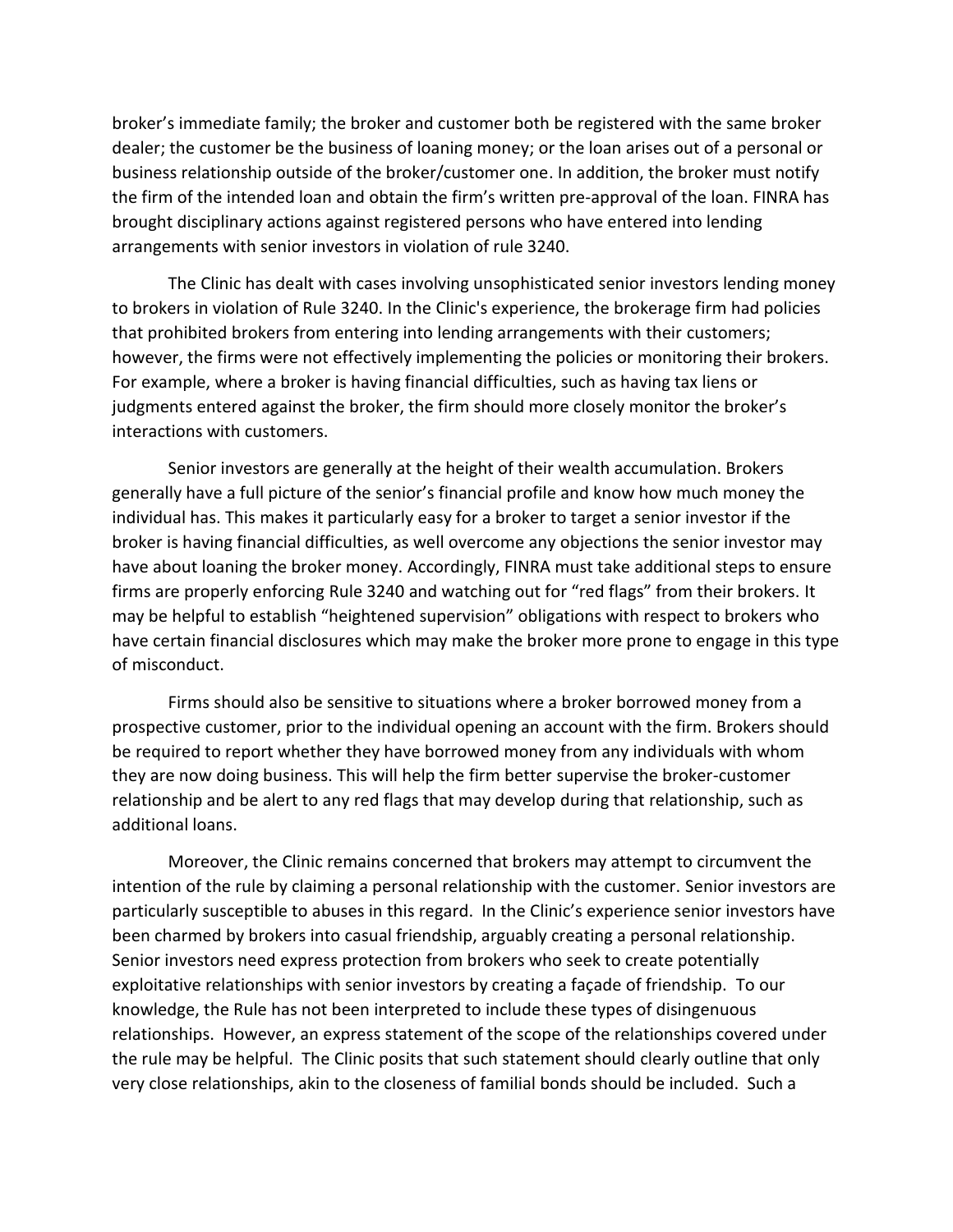statement would provide a clear standard and protect senior investors from the potential of abuses of brokers posing as friends.

Further, many senior investors have no prior experience or knowledge about investing at all and first begin investing once they retire. We appreciate that Rule 3240 places affirmative obligations on the part of the firm to supervise customer-broker loans, we believe seniors will benefit from greater awareness that such loans are presumptively improper. For example, if a firm receives a request to approve a loan by a broker, especially one based on a personal relationship, the firm should be required to follow up directly with the customer to confirm that the loan is appropriate. FINRA may also require that firms send educational materials regarding the concerns with broker loans to senior investors at a regular interval.

Regarding Rule 2165, the Clinic believes that the freezing of disbursements of an account that is believed to be comprised should not be permissive, but rather mandatory. The Clinic is particularly concerned where an investor may be experiencing diminished mental capacity. A permissive rule may offer no protection at all. While encouraging that a firm attempt to resolve a matter with a customer before instituting a temporary freezing of the investor's account(s) is a good first step, more must be done to protect senior investors. By creating a mandatory obligation, the firm would be required to immediately initiate an internal review of the facts and circumstances that caused the firm initially to hold a reasonable belief that financial exploitation against a senior investor has occurred/is occurring. Firms would better protect senior investors by ensuring no matter the situation, a customer's accounts will be frozen until investigation makes clear there was either no real threat, or that such threat existed and is now properly handled.

Finally, in the Notice, FINRA asked whether it should require any additional disclosure or heightened supervision for any particular product or investment strategy that is marketed to senior investors. We believe there should be heighted supervision with respect to certain products, especially those investments which are risky but high yielding. In the Clinic, we see a lot of seniors placed in products such as variable annuities, non-traded REITs, and non-traded Business Development Companies. The seniors are sold these investments as safe, conservative products offering a high annual yield. Of course, our clients sign the documentation placed in front of them by their broker, not reading the documentation yet signing where they are told to sign. It is not till later, when the investor tries to withdraw funds to cover an unexpected medical expense or home repair, that the investor learns that true nature of the investment. The investment may only allow withdrawals with the payment of a substantial penalty, or may not allow withdrawals at all. The investor may learn that the income they had been receiving was really a return of their capital and that the amount was not actually guaranteed. The investor may learn that the investment is worth substantially less that the initial investment, oftentimes in large part due to the high initial costs of the investment.

When senior investors are misled in this way, they are often left without an easy solution. If they wish to pursue arbitration, it may take a year or longer before they receive an